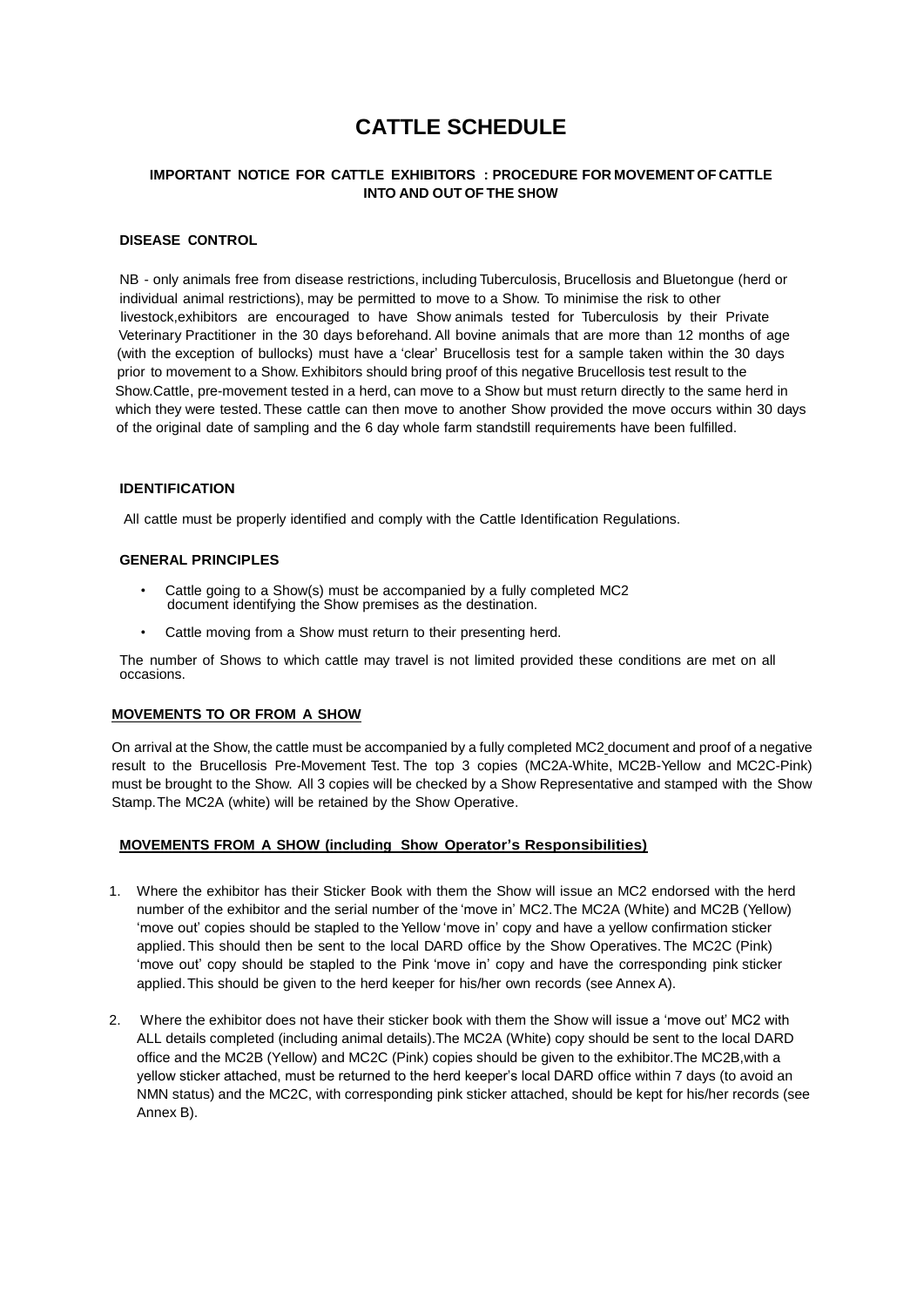### **PROCEDURE FOR MOVEMENT OF CATTLE FROM THE REPUBLIC OF IRELAND (ROI) INTO AND OUT OF SHOWS**

NB - In order to receive cattle from the ROI, the Show premises must be operating to full EU Assembly Centre Standards for cattle and be approved for this purpose. As part of these requirements ROI cattle must be kept segregated from NI cattle and must be re-exported directly from the show premises to their premises of origin in the ROI as soon as the show ends.

#### **Cattle Imported Directly to a Show**

NB - animals must be registered on APHIS before they can move into a Show.

Cattle entering a Show will be accompanied with a Passport and a Health Certificate.

The Show Operative will enter the animal(s) details onto the MC2 then send the completed MC2A (White) MC2B (Yellow) and MC2C (Pink) documents to the local DARD office.

MC2D (Blue) should be retained in MC2 book.

The Show will be issued with its own MC self written notification book.

Cattle Re-Exported Directly from a Show.

Cattle being re-exported to ROI will need to be accompanied by:

- MC2L (produced by the local DVO);
- Passport (produced by the local DVO);
- Their original Health Certification suitably endorsed by the Veterinarian responsible for the Show.
- Non Co-Minglement Certificate which will be issued by the Veterinarian responsible for the Show.

SAFETY -To comply with safety requirements, animals of suspect temperament must NOT be presented at this Show. Exhibitors' attention is drawn to the Health and Safety Executive Guidance Note (GS36) regarding the safe custody and handling of Bulls at Agricultural Shows. Exhibitors should ensure that all animals are haltertrained, before being brought to the Show. It is essential that snaffles be worn during the showing of animals

IMPORTANT! All cattle, sheep and goats must be kept in the areas immediately adjacent to the area in which they are competing and out of the way of the public. No cattle, sheep or goats are to be led amongst the public. No cattle, sheep or goats to be led by children under the age of 8.

IT IS A CONDITION OF ENTRY TO THE SAINTFIELD SHOW THAT THE OWNERS AND KEEPERS OF ALL CATTLE, SHEEP & GOATS HAVE A POLICY OF INSURANCE IN EFFECT TO COVER PUBLIC LIABILITY RISKS.

#### **WHERE INSUFFICIENT ENTRIES ARE OBTAINED APPROPRIATE CLASSES WILL BE AMALGAMATED**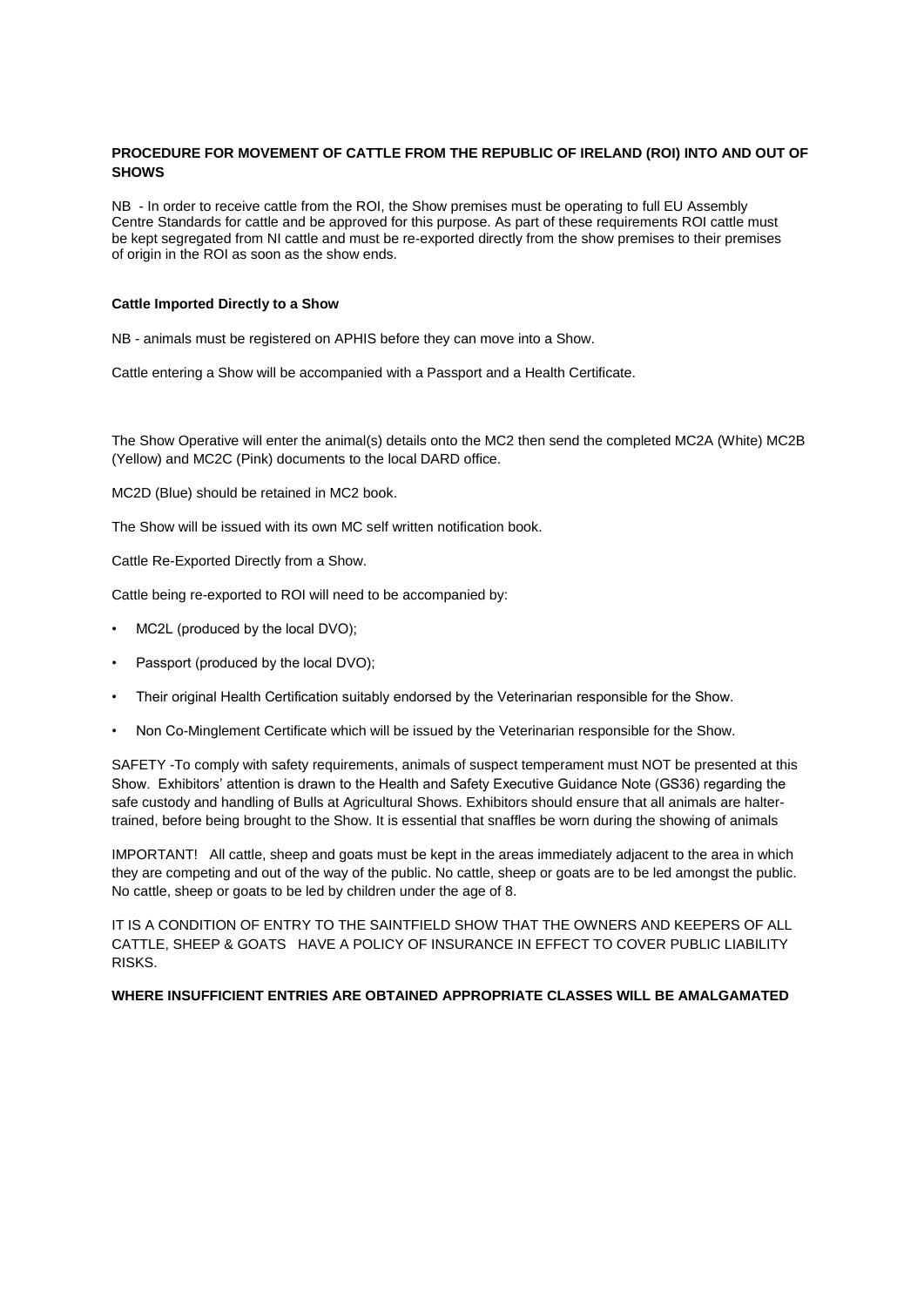## **PREMIER EXHIBITOR AWARD**

The Bank of Ireland Perpetual Challenge Trophy Presented to the owner gaining most points in the Cattle Section 1st: 10 points 2nd: 7 points 3rd: 5 points 4th: 3 points ENTRY FEE: For all Cattle Classes - £10 PRIZES: 1st - £25 2nd - £15 3rd - £10 According to number of entries (see page 1 of schedule for details)

# **BEEF SECTION**

LINDEN FOODS/NISA PEDIGREE BEEF HEIFER CHAMPIONSHIP 2022

FOR THE BEST PEDIGREE BEEF HEIFER born on or after 1st January 2022 SAINTFIELD DISTRICT SHOW is a Qualifying Show for the Linden Foods/NISA Pedigree Beef Heifer Championship organised by the Northern Ireland Shows Association. Eligible exhibits will be those entered in their appropriate class at the Show and included in the Show Catalogue.

The two highest placed eligible animals will qualify for the final at Clogher Valley Show 27<sup>th</sup> July 2022. To maximise attendance of qualifiers at the final, stewards will enquire from the qualifying exhibitors if it is their intention to be present at the final. In the event of qualifying exhibitors not wishing to attend the final, the judge will be asked to identify further qualifying animals.

Animals cannot qualify at the show hosting the final.

To maximise the promotion of the championship, qualifying exhibitors and their animals are required to participate in the Linden Feeds promotional photographs at the final.

No exhibitor may qualify more than two animals for the final.

Prize money at the final will be:

1st - £300; 2nd - £200; 3rd - £100; 4th - £50;

Special rosettes and attendance money of £20 will be awarded to the exhibitor of each qualifying animal forward at the final. Exhibitors of qualifying animals who do not appear at the final may be disqualified from participating in the 2022 championship unless an acceptable reason is given for such absence.

PEDIGREE BEEF CHAMPIONSHIP AWARDS

The Ulster Bank Perpetual Cup & £60.00 Presented by Ulster Bank Ltd. Champion Pedigree Beef Animal Cottage Perpetual Cup & £30.00 Presented by Ulster Bank Ltd. Reserve Pedigree Beef Animal

# CO. DOWN MALE BEEF CHAMPIONSHIP

Entry Fee: £5.00 Champion: £60 Reserve Champion £30

**Class 119** This class will be open to all male animals pedigree and non-pedigree aged between 12 - 18 months.

All animals must be led and entered previously in their appropriate class.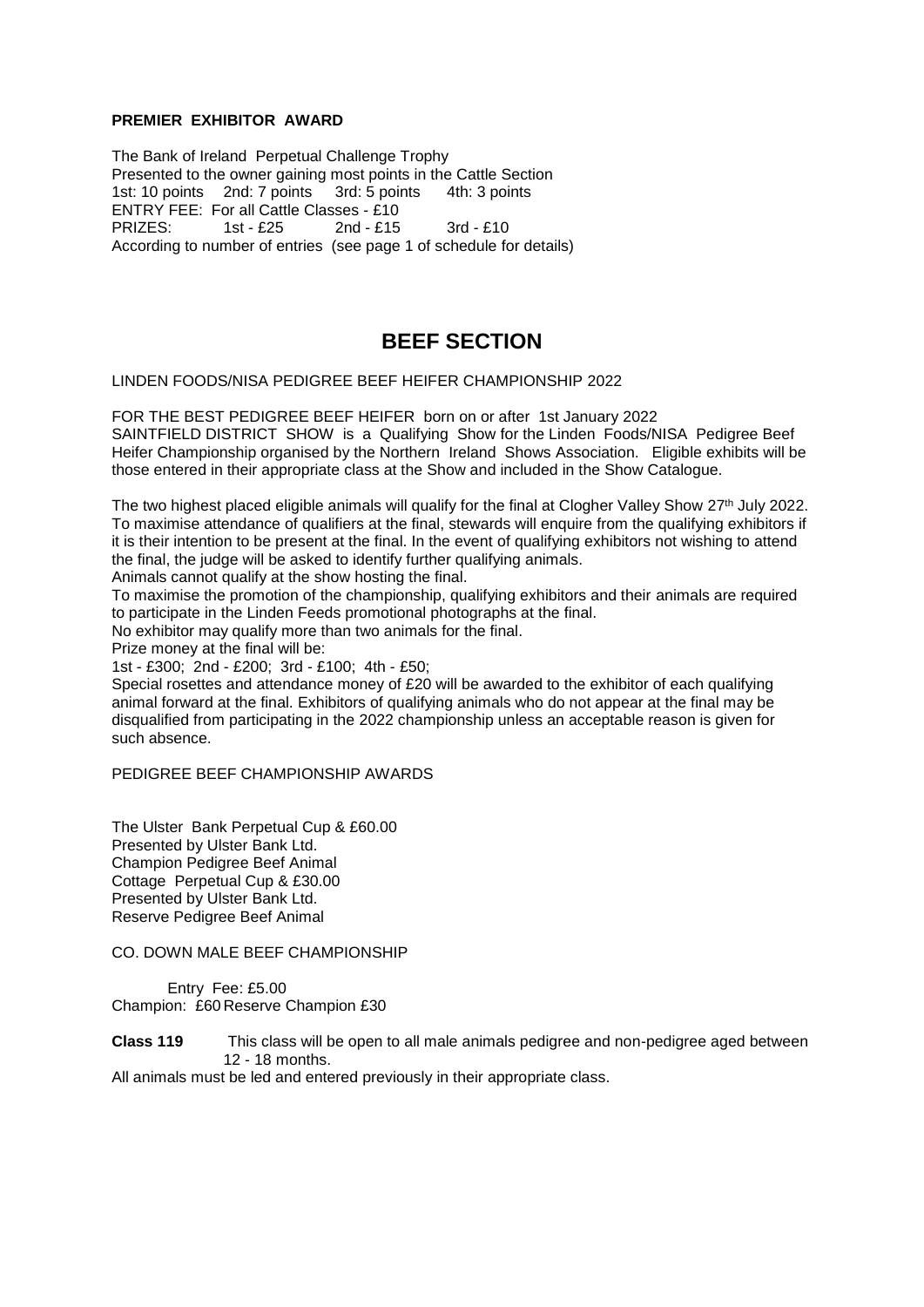# **SHORTHORN CLASS (Classes 120-123)**

Judged By Lawrence Moore

R A Morrow Perpetual Challenge Cup Presented by the late Mrs Christina Morrow Champion Shorthorn<br>Class 120

- Class 120 Shorthorn Calf, Bull or Heifer.<br>Class 121 Shorthorn Heifer. (maiden).
- Class 121 Shorthorn Heifer, (maiden).<br>Class 122 Pedigree grade registered o
- Pedigree grade registered or Dairy Shorthorn Cow in calf or cow with calf at foot.
- Class 123 Pair of Shorthorn animals, property of one exhibitor and entered in their respective class.

# **ABERDEEN ANGUS – PEDIGREE (Classes 124-129)**

## Judged By Lawrence Moore

The Irish Aberdeen-Angus Association will present the Champion Aberdeen Angus animal with an engraved whiskey glass. This animal must be registered in the Herdbook of the Aberdeen Angus Cattle Society and be exhibited by a member of the Aberdeen Angus Society. The glass will only be presented if there are a minimum of 5 Aberdeen Angus cattle exhibited at the show. Rosettes will also be presented to the Champion and Reserve Champion of the show.

The Alexander Dickson Memorial Cup Champion Exhibitor

The TJ Horner Perpetual Challenge Cup Presented by the wife and family of the late Mr TJ Horner, Crossgar Reserve Champion Exhibitor

Championship Award and Reserve Award

- Class 124 Pedigree Aberdeen Angus Cow, in calf or having produced a calf during the 12 months prior to the show.
- Class 125 Pedigree Aberdeen Angus Heifer, born on or after 1st January 2022, and before 1st January 2021.
- Class 126 Pedigree Aberdeen Angus Heifer, born on or after 1st January 2020, and before 1st January 2022.
- Class 127 Pedigree Aberdeen Angus Bull, any age.
- Class 128 Pedigree Aberdeen Angus Calf, Bull or Heifer born on or after 1st January 2022.
- Class 129 Pair of animals property of one exhibitor and entered in their respective class.

WHERE INSUFFICIENT ENTRIES ARE OBTAINED APPROPRIATE CLASSES WILL BE AMALGAMATED

# **HEREFORD – PEDIGREE (Classes 130-135)**

## Judged By Lawrence Moore

The Martin Perpetual Cup - Presented by J D Martin & Co., Estate Agents & Auctioneers

## Champion Exhibit in the Hereford Section

- Class 130 Pedigree Hereford Cow any age, in calf or having produced a calf during 12 months prior to the show.
- Class 131 Pedigree Hereford Heifer born on or after 1st Jan 2020 and before 1st Jan 2021
- Class 132 Pedigree Hereford Heifer born on or after 1st Jan 2021 and before 1st Jan 2022.
- Class 133 Pedigree Hereford Bull, any age.
- Class 134 Pedigree Hereford Calf, Bull or Heifer born on or after 1st January 2022
- Class 135 Pair of two animals property of one exhibitor and entered in their respective class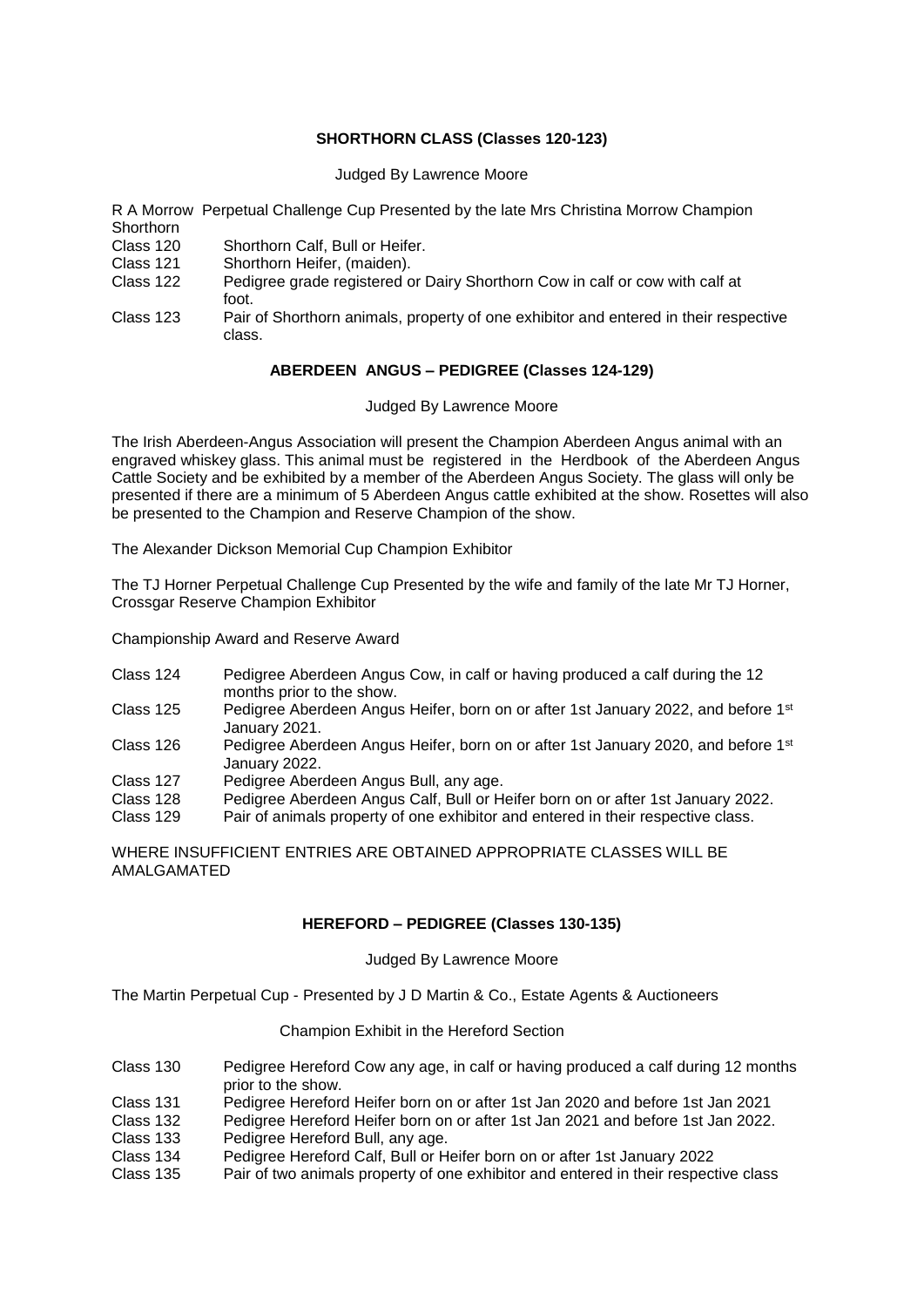## **CHAROLAIS - PEDIGREE (Classes 136-141)**

Judged By Donald Smyth

Champion Award

The Cecil Robinson Perpetual Challenge Cup Presented by Mr C Robinson, Hollyvale, Ballygowan Champion Exhibit in the Charolais Section

- Class 136 Pedigree Charolais Cow any age, in calf, or having produced a calf during the previous 12 months prior to the show.
- Class 137 Pedigree Charolais Heifer born on or after 1st Jan 2020 and before 1st Jan 2021
- Class 138 Pedigree Charolais Heifer born on or after 1st Jan 2021 and before 1st Jan 2022.
- Pedigree Charolais Bull any age.
- Class 140 Pedigree Charolais Calf, Bull or Heifer born on or after 1st January 2022
- Class 141 Pair of two animals property of one exhibitor and entered in their respective class.

## **SIMMENTAL – PEDIGREE (Classes 142-147)**

## Judged By Donald Smyth

The Northern Bank Perpetual Challenge Cup - Presented by the Northern Bank Ltd. Champion Exhibit in the Simmental Section

Champion - Cow Bell Presented by the N.I. Simmental Cattle Breeders Club

- Class 142 Pedigree Simmental Cow, any age, in calf or having produced a calf in the previous 12months.
- Class 143 Pedigree Simmental Heifer born on or after 1st Jan 2020 and before 1st Jan 2021.
- Class 144 Pedigree Simmental Heifer born on or after 1st Jan 2021 and before 1st Jan 2022.
- Class 145 Pedigree Simmental Bull any age.<br>Class 146 Pedigree Simmental Calf. Bull or H
- Class 146 Pedigree Simmental Calf, Bull or Heifer born on or after 1st January 2022
- Pair of two animals property of one exhibitor and entered in their respective class.

## **LIMOUSIN – PEDIGREE (Classes 148-153)**

Judged By Donald Smyth

Limousin Show Team of the Year Award - Sponsored by Danske Bank Points may be obtained for the Lusby Shield and the Danske Bank "Limousin Show Team of the Year" Award

The Northern Ireland Limousin Cattle Club have kindly added £75.00 towards the prize money

- Class 148 Pedigree Limousin Cow any age, in calf, or having produced a calf during 12months prior to the show.
- Class 149 Pedigree Limousin Heifer born in 2020<br>Class 150 Pedigree Limousin Heifer born in 2021.
- Pedigree Limousin Heifer born in 2021.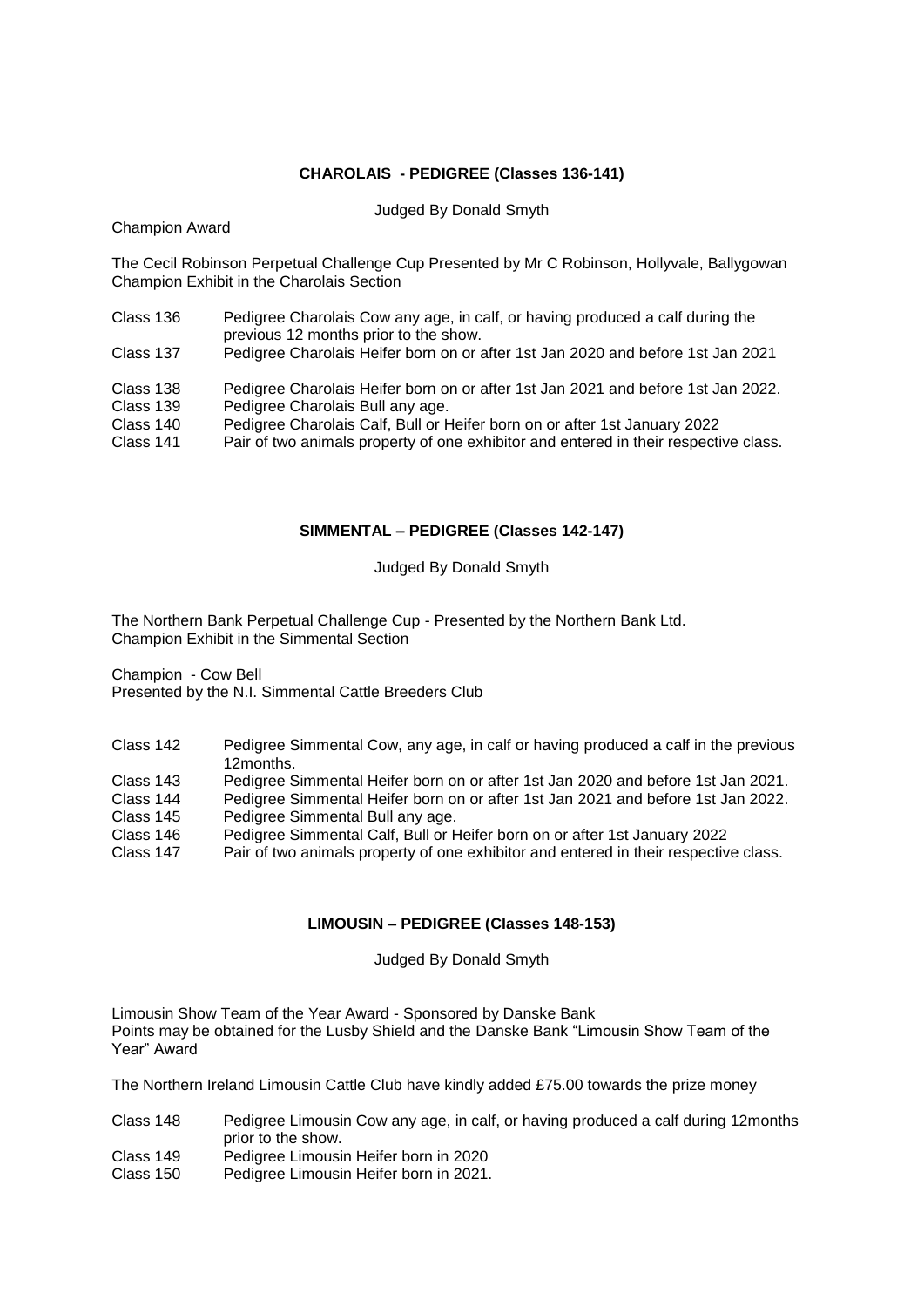- Class 151 Pedigree Limousin Junior Bull born in 2021
- Class 152 Pedigree Limousin Calf, Bull or Heifer born in 2022
- Class 153 Pair of animals property of one exhibitor and entered in their respective class.

## **BRITISH BLONDES (Classes 154-161)**

#### Judged by John Martin

The SR Martin Cup - Champion Exhibit in the British Blondes Section

- Class 154 Pedigree British Blonde Cow, born on or before 31st December 2021, in calf or in milk.
- Class 155 Pedigree British Blonde Junior Cow or Heifer, born in 2022, in calf or in milk.
- Class 156 Pedigree Blonde Heifer born in 2020.<br>Class 157 Blonde Heifer born after 1st Jan 2020
- Blonde Heifer born after 1st Jan 2020 and before 30th June 2021.
- Class 158 Pedigree British Blonde Senior Bull, born before 31st December 2020
- Class 159 Pedigree British Blonde Junior Bull, born after 1st January 2021.
- Class 160 Pedigree British Blonde Calf, Bull or Heifer born on or after 1st July 2021
- Class 161 Pair of animals property of one exhibitor and entered in their respective class.

## NI Blonde Cattle Club

YOUNG HANDLERS CHAMPIONSHIP 'Young Handler Under 14 years– Annahilt Residential Perpetual Trophy'

Young Handler 14 - 23 years - Whelan Juvenile Perpetual Trophy

Rules:

- 1. The competition is open to members of the N. Ireland Blonde Cattle Club (either full or associate)
- 2. Competition will be judged on a points Basis
- 3. Competitor's age is taken on the day of the show

SHOW HERD OF THE YEAR 2022

John Thompson & Sons Ltd. Cup & Tankards

- Rules: 1. Competition is open to members of the Northern Ireland Blonde Cattle Club.<br>2. Competition will be judged on a points basis:
	- 2. Competition will be judged on a points basis:
- 10 points awarded for the 1st Blonde exhibited.
- 5 points awarded for the 2nd and subsequent Blondes exhibited.
- 5 points awarded for 1st placing 4 points awarded for 2nd placing
- 3 points awarded for 3rd placing 2 points awarded for 4th placing
- 1 point awarded for 5th placing

Champion 2 points Reserve Champion 1 point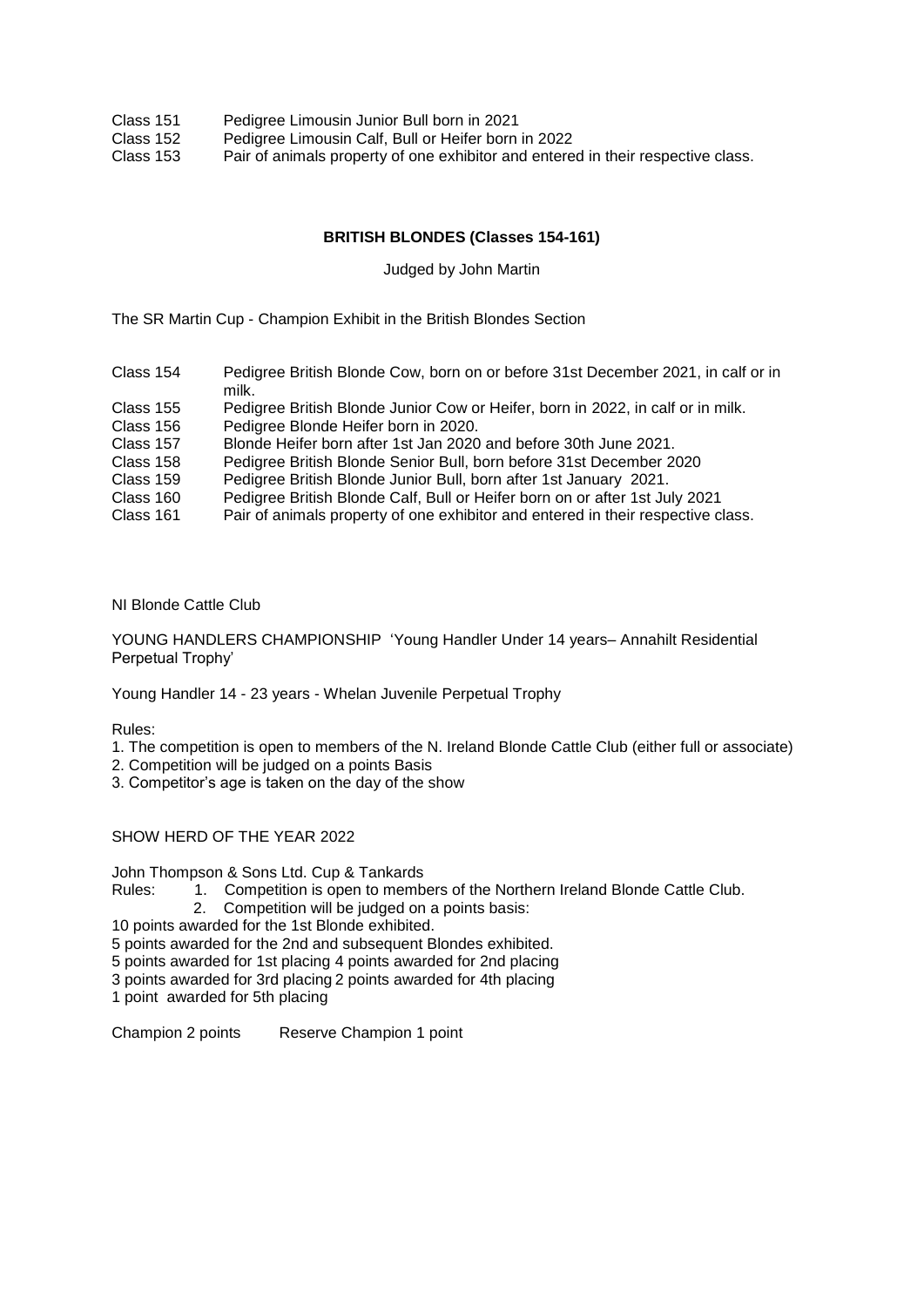BANK OF IRELAND CALF CHAMPIONSHIP 2022 - United Feeds Perpetual Challenge Cup Rules:

- 1. Competition is open to members of the Northern Ireland Blonde Cattle Club.
- 2. Competition will be run as a series of qualifying classes at participating shows. From each show the 2 highest placed animals, not previously qualified, born on or after 1st July 2021 will be eligible to take part in the final.
- 3. The final will be staged at Castlewellan & District Agricultural Show on Saturday 13th July 2022.
- 4. Prize money will only be payable at the final stage of the competition.
- 5. Attendance money will be given to those exhibitors who exhibit their qualified calf (calves) for judging at the final.

## **BRITISH BLUE (Classes 162-169)**

Judged by John Martin

All members of the British Blue Cattle Society are entitled to apply to the society for a credit to their society account. First animal shown will receive £25, with £10 each for the second and third entries up to a maximum of £45.

Saintfield District Show is a Qualifying Points-Scoring Show for the Best Exhibitor of the Year. Sponsored by Norbrook Laboratories Champion: £100 Reserve Champion £50

- Class 162 Junior Bull born on or after 1st October 2020 and before 18th June 2021.
- Class 163 Senior Bull born on or before 30th September 2020
- Class 164 Junior Heifer born on or after 1st Oct. 2020 and before 18th June 2021.<br>Class 165 Senior Heifer born between 1st Oct. 2016 and 30th September 2020
- Class 165 Senior Heifer born between 1st Oct. 2016 and 30th September 2020<br>Class 166 Cow born on or before 30th September 2020.
- Cow born on or before 30th September 2020.
- Class 167 Bull calf under one year of age on day of show.
- Class 168 Heifer calf under one year of age on day of show.<br>Class 169 Pair of BB Cattle property of one exhibitor and en
- Pair of BB Cattle, property of one exhibitor and entered in above classes.

If a cow is shown with calf at foot, the calf 's age should not exceed 10 months on day of show.

Should there not be enough cattle to fulfil a particular class, then it would be up to the steward to decide an amalgamation of classes.

## **SALER (Classes 170-174)**

Judged by John Martin

The Wilson Conservation Cup - Champion Exhibit in the Saler Section The Wilson Conservation Cup - Reserve Champion Exhibit in the Saler Section

- Class 170 Cow in calf or calf at foot.<br>Class 171 Heifer born on or before 3
- Heifer born on or before 31st December 2020.
- Class 172 Heifer born on or after 1st January 2021.<br>Class 173 Bull under 2 vears
- Class 173 Bull under 2 years.<br>Class 174 Bull any age
- Bull any age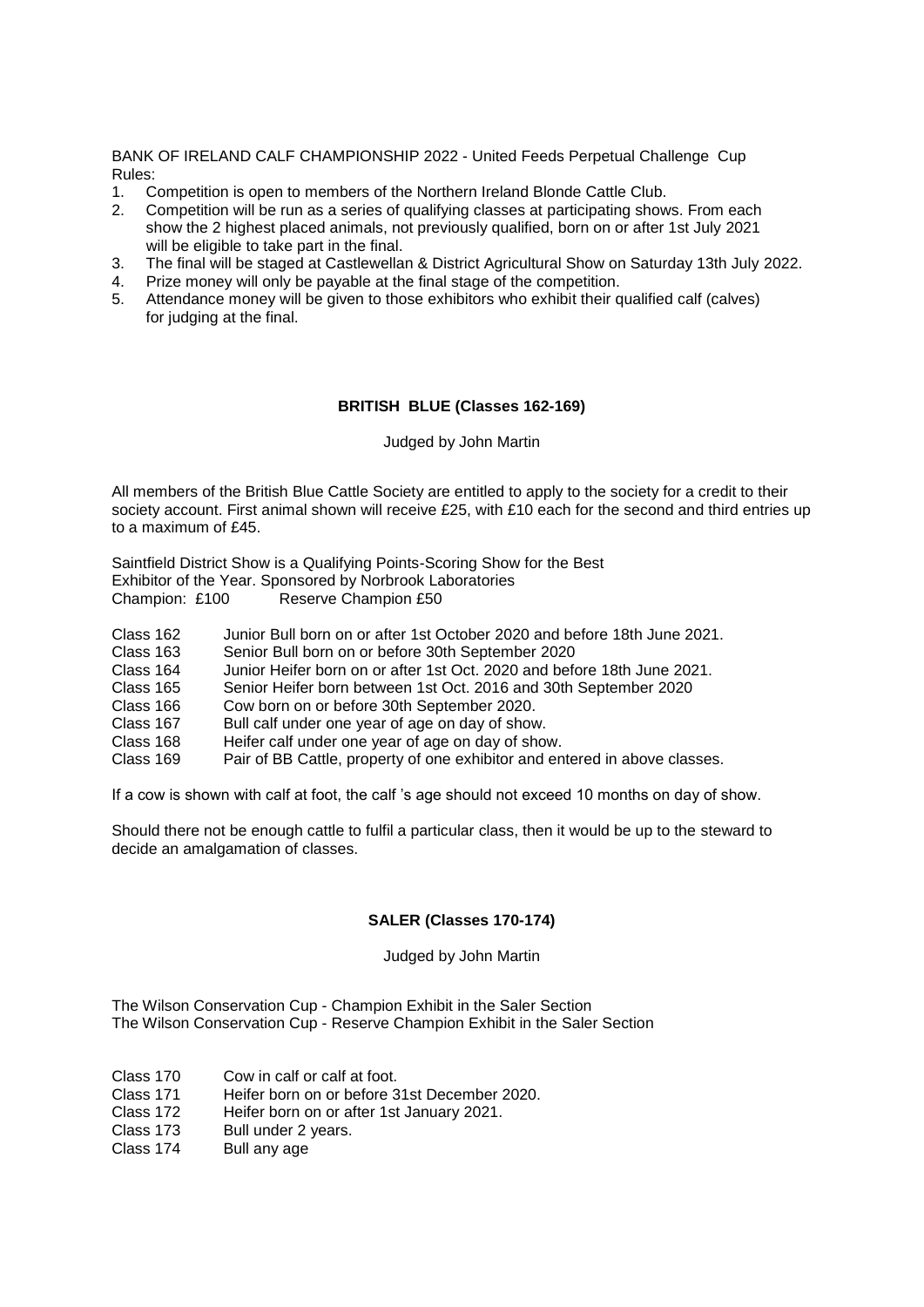## **CROSS BRED COMMERCIAL (Classes 175-179)**

The Martin Phillips Memorial Perpetual Challenge Cup Presented by Dr M R Phillips, Crossgar in memory of his parents Champion in the Cross Bred Beef Section

The Walsh Family Perpetual Challenge Cup Presented by the Walsh Family, Saintfield

- Class 175 Crossbred Bull Calf under I year on day of Show.
- Class 176 Crossbred Heifer Calf under I year on day of Show.
- Class 177 Crossbred Beef Bullock I year and under 2 on day of Show.
- Class 178 Crossbred Beef Heifer I year and under 2 on day of Show.
- Class 179 Crossbred Beef Bullock, 24-30 months on the day of Show

## **MINORITY AND RARE BREEDS CATTLE (Classes 180-185)**

- Class 180 Irish Moiled Cow in Milk or in Calf.
- Class 181 Irish Moiled Junior Bull or Heifer.<br>Class 182 Dexter Cow in Milk or in Calf.
- Dexter Cow in Milk or in Calf.
- Class 183 Dexter Junior Bull or Heifer.<br>Class 184 Any other Rare or Minority B
- Class 184 Any other Rare or Minority Breed Cow in Milk or in Calf.<br>Class 185 Any other Rare or Minority Breed Junior Bull or Heifer.
- Any other Rare or Minority Breed Junior Bull or Heifer.

# **RARE, TRADITIONAL & RE-ESTABLISHED CATTLE BREEDS**

THIS IS A QUALIFYING SHOW FOR THE CATTLE DERBY which will be competed for in three separate sections

1. SENIOR CATTLE DERBY - The two highest placed eligible female animals born on or before the 31st December, 2020, will qualify for the final at Gosford provided the animal has not already done so.

2. JUNIOR CATTLE DERBY - The two highest placed eligible female animals born on and after the 1st January 2021, up to and including the 31st August, 2021, will qualify for the final at Gosford Show, provided the animal has not already done so.

3. CALF DERBY - The two highest placed eligible male or female animals born on and after the 1st September, 2020, will qualify for the final at Gosford, provided the animal has not already done so. All animals must be owned by a fully paid up member of the Rare Breeds Survival Trust or a child of a fully paid up member of the Trust.

Prize of £50 for winner of each Derby at final in Gosford. All qualifiers will have their entry fee repaid, payable on appearance at the final.

Qualifying shows are - Balmoral, Ballymena, Armagh, Saintfield, Omagh, Castlewellan, Clogher & Antrim.

For further information contact Mr B Hunter bigbhunter@talk21.com